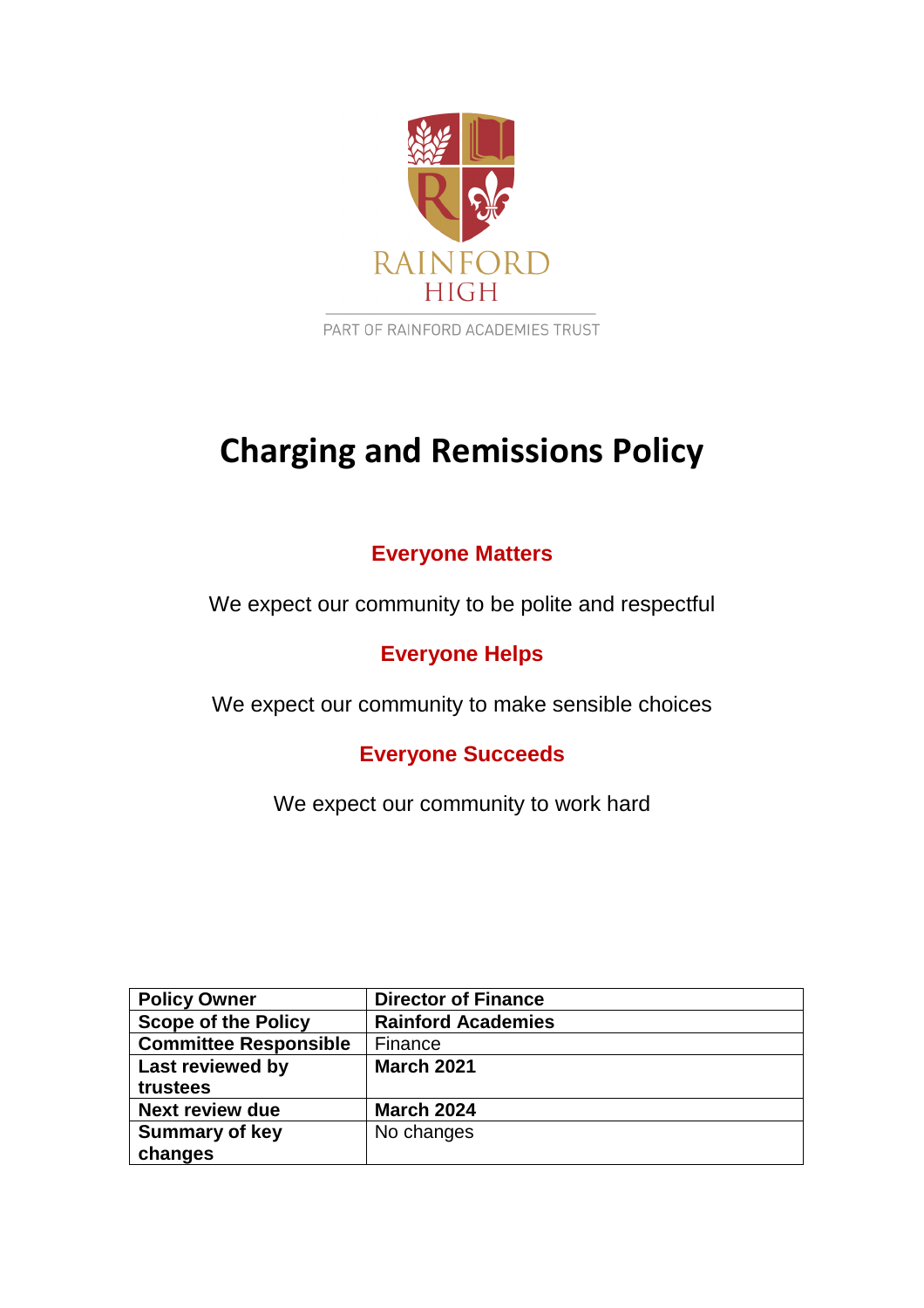## **Rainford High Technology College Charging and Remissions Policy**

## **Background: Charging for school Activities**

- 1. Schools are permitted to make charges for certain purposes.
- 2. The purposes are detailed within the 1988 Education Reform Act updated 1996 and the DfE publication: Charging for school activities, Advice for governing bodies, school leaders, school staff, and local authorities, October 2014.
- 3. The objectives of the charging provisions of the DfE guidance are:
	- 3.1. To maintain the right to free school education;
	- 3.2. To establish that activities offered wholly or mainly during normal teaching time should be available to all pupils regardless of their parents' ability or willingness to help meet the cost;
	- 3.3. To emphasise that there is no statutory requirement to charge for any form of education or related activity, but to give LAs and schools the discretion to charge for optional activities provided wholly or mainly out of school hours;
	- 3.4. To confirm the right of LAs and schools to invite voluntary contributions for the benefit of the school, or in support of any activity organised by the school, whether during or outside school hours.
- 4. Under the charging provisions of the DfE guidance , governing bodies may choose to charge for certain defined activities, but only if they have first drawn up a statement of their charging and remissions policy.
- 5. If Trustees choose to charge parents for the board and lodging costs of a residential visit, and if the education provided on that visit must otherwise be provided free under the terms of the Act, they must as a minimum remit the board and lodging costs for the pupils whose parents are in receipt of :
	- 5.1. Universal Credit in prescribed circumstances;
	- 5.2. Income Support (IS);
	- 5.3. Income Based Jobseekers Allowance (IBJSA);
	- 5.4. support under part VI of the Immigration and Asylum Act 1999;
	- 5.5. Child Tax Credit, provided that Working Tax Credit is not also received and the family's income (as assessed by Her Majesty's Revenue and Customs) does not exceed £16,190 (Financial Year 2013/14);
	- 5.6. the guarantee element of State Pension Credit;
	- 5.7. an income related employment and support allowance that was introduced on 27 October 2008;
- 6. Otherwise, remission, like charging, is at the discretion of the Trustees.
- 7. Further updated guidance is contained within the DfE publication: Charging for school activities, Advice for governing bodies, school leaders, school staff, and local authorities, October 2014.

## **Introduction**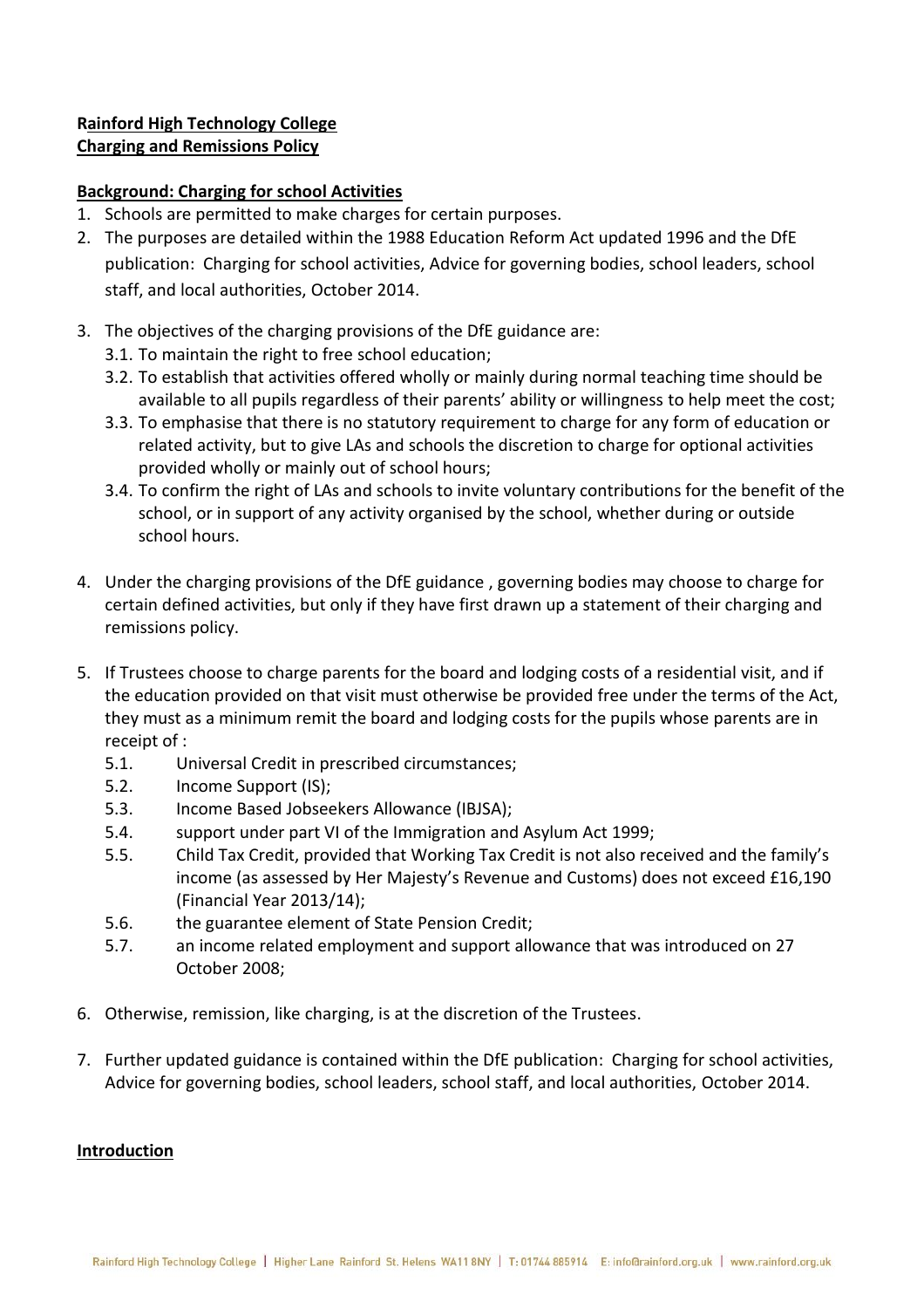- 8. This policy is to be used in conjunction with Guidance for Charging for School Activities produced by the DfE (revised October 2014).
- 9. The school conforms to the LA's charging policy, and DfE guidance.
- 10. The Trust Board recognises the valuable contribution that the wide range of additional activities, including trips, clubs and residential experiences can make towards pupils' education. The Trust Board aim to promote and provide such activities both as part of a broad and balanced curriculum for the pupils of the school and as additional optional activities. However, due to the limited funds in the delegated budget the Governing Body reserves the right to make a charge in the following circumstances for activities organised by the school:
- 11. The Governing Body will from time to time, review and amend the categories of activity for which a charge may be made.

## **Categories where charges are applicable**

#### **12. Trips and activities**

- 12.1. A charge will be made to cover the cost of trips and activities where participation is optional and not directly or specifically connected to the fulfilment of National Curriculum requirements.
- 12.2. A charge will be made to cover the cost of trips and activities that are directly or specifically connected to National Curriculum requirements except for the elements that are specifically excluded under the DfE guidance, detailed in this document.

## **13. Board and Lodgings**

- 13.1. A charge will be made to cover the cost of board and lodging arising from residential activities. This includes residential activities where they are primarily educational in nature.
- 13.2. It is a statutory requirement that charges must be remitted in respect of students whose parents are in receipt of the benefits listed in Paragraph 5 and where the activity is deemed to take place in school hours, or, if it is out of school hours, is organised to fulfil any requirements specified in the specified the syllabus for prescribed public examination or specifically to fulfil statutory duties relating to the National Curriculum or Religious Education.
- 13.3. Where participation is optional and not directly or specifically connected to National Curriculum, a charge will be made to cover all associated costs.

#### **14. Transport**

- 14.1. A charge will be made for transport and other costs associated with trips which occur wholly or mainly outside school time and do not relate to a public examination, the National Curriculum or statutory duties relating to RE.
- 14.2. Where school transport is provided directly by the school or by a contractor engaged directly by the school, then a charge will be made for the use of that service.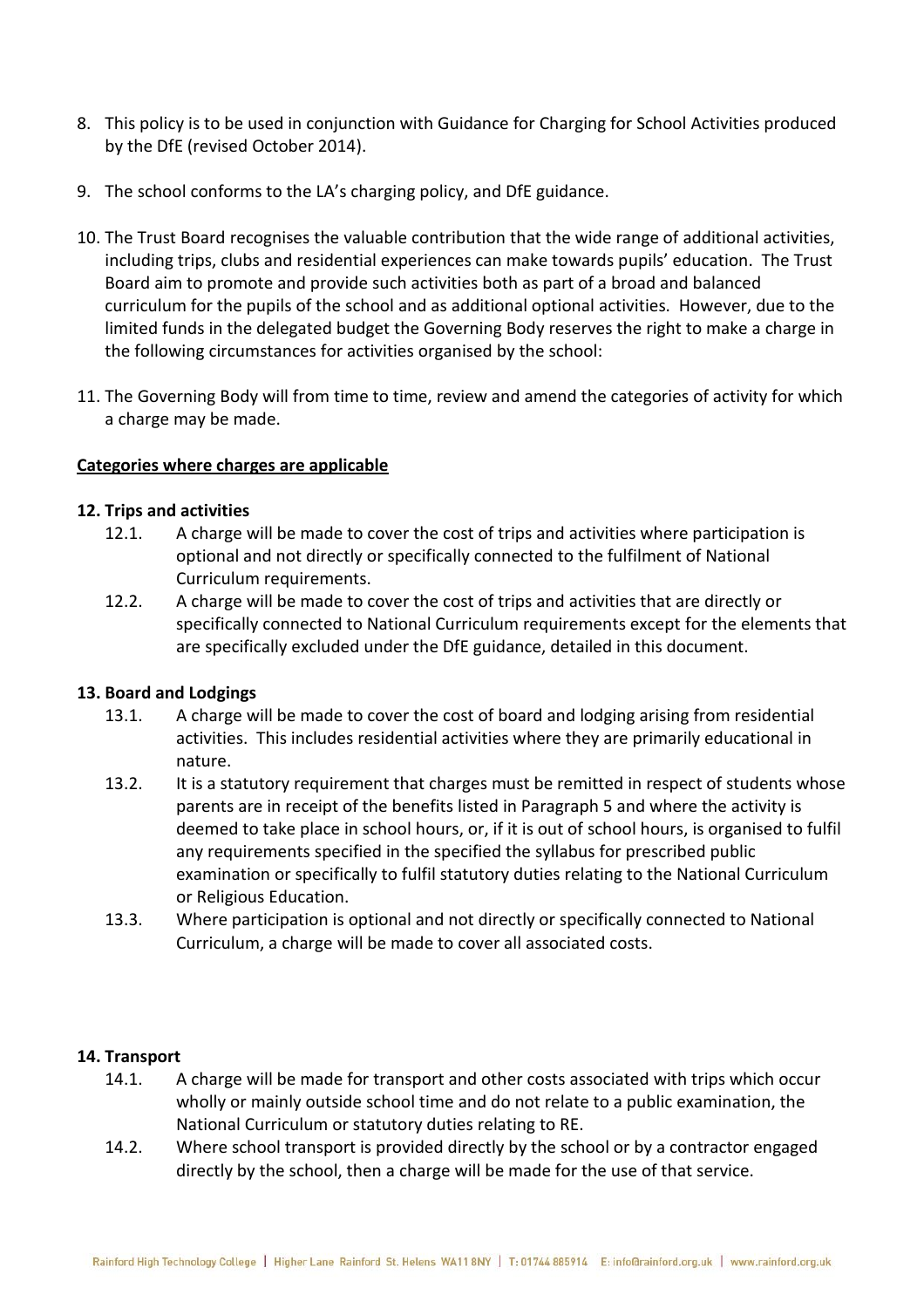14.3. The arrangements in place currently are for charges payable directly to bus company with a subsidy also being paid directly to the company from the school.

#### **15. Activities on site**

- 15.1. A charge will be made to cover the cost of activities on site where participation is optional and not directly or specifically connected to the fulfilment of National Curriculum requirements.
- 15.2. A charge will be made to cover the cost of activities on site that are directly or specifically connected to National Curriculum requirements except for the elements that are specifically excluded under the DfE guidance, detailed in this document.

#### **16. Payment of Examination Fees**

- 16.1. No charge may be made in respect of a public examination prescribed by the Secretary of State for which registered students are being prepared as this school. Under certain circumstances, however, charges may be made and in such cases the Trust Board has decided:
- 16.2. A charge should be made where a student is entered for an examination for which he/she has not been prepared by the school. A charge should also be made, except in cases of financial hardship, i.e. where a student is eligible to receive education welfare benefits, where a student resits and examination for which he/she has been prepared for earlier by the school.
- 16.3. The entrance fee can be recovered from the parent in the cases where a student fails, without good reason, to complete the examination requirements for any public examination for which the Authority has paid or is liable to pay.
- 16.4. Agree not to charge for an additional examination entry, where the initial preparation would allow a pupil to take two or more examinations.

#### **17. Peripatetic music lessons**

- 17.1. The school has a scheme for the provision of individual and group instrumental tuition by a team of experienced visiting tutors.
- 17.2. The school contracts the music teacher and a fee is levied to the pupil.
- 17.3. The charge is managed through the school.
- 17.4. The peripatetic teacher is responsible for maintaining a register of pupils attending lessons.
- 17.5. Where a pupil is eligible for Pupil Premium funding, and peripatetic lessons are requested, then the school can choose to fund or part fund these lessons. The decision of finding through Pupils Premium is delegated to the budget holder responsible for Pupil Premium Funding. This is to ensure that PP funds are used to the best advantage that they were intended.
- 17.6. Only lessons actually taken by the pupil should be paid.

#### **18. Materials**

18.1. The Trust Board reserves the right to charge at cost for ingredients, materials or equipment (or the provision of them by parents) or require them to be provided if the parents have indicated in advance that they wish to own the 'finished product'.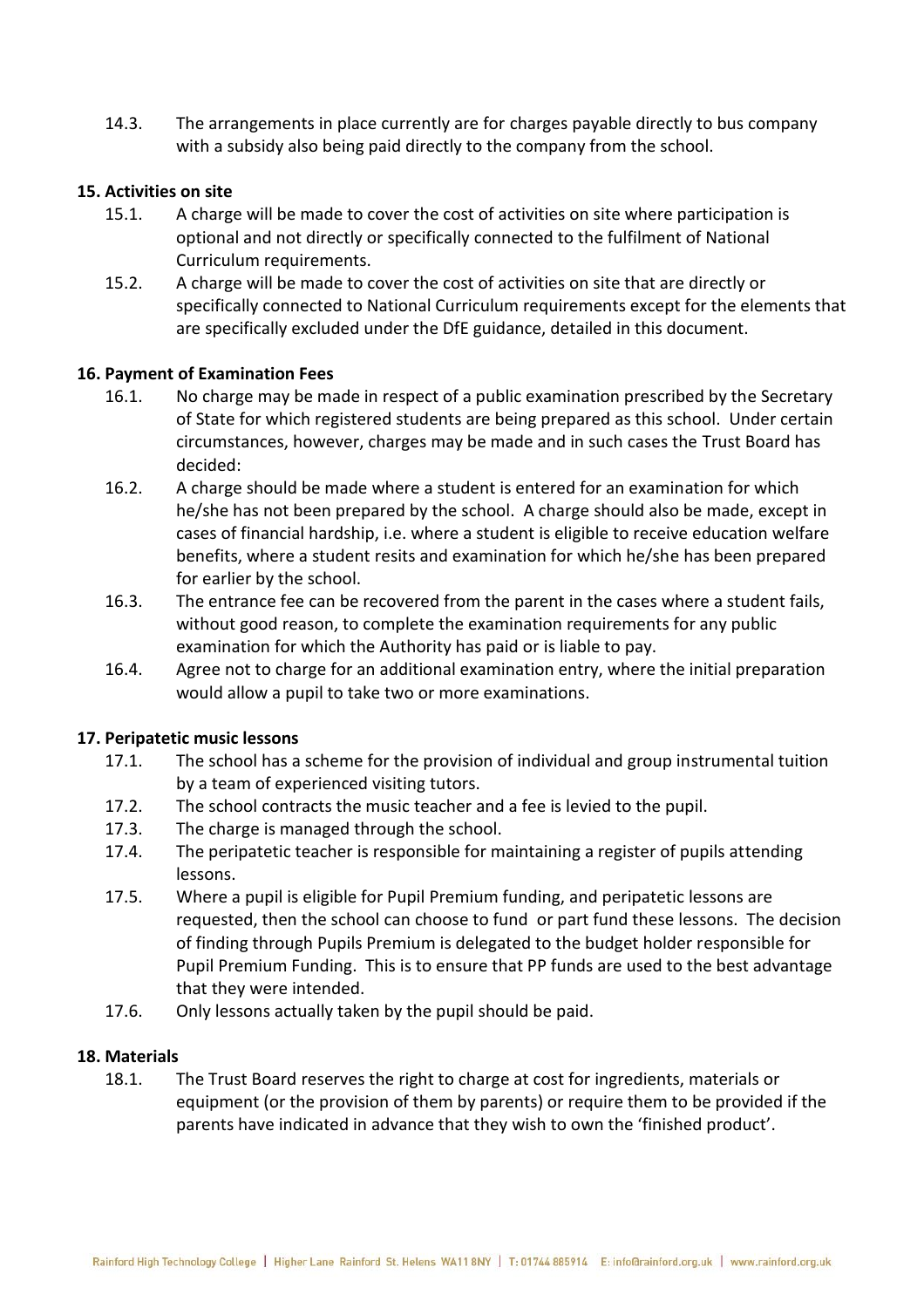- 18.2. The school asks for a voluntary contribution at the beginning of the school year to cover the additional cost of materials used where the pupil may wish to take the finished article home.
- 18.3. Trustees agree to charge at cost, any materials purchased by the school and offered to pupils for sale, e.g. stationery, calculators, art folders that may enrich pupils' learning, but is not a statutory requirement of the school to provide.
- 18.4. Trustees agree to Departments selling goods not linked to the National Curriculum for a small profit to raise money for departmental resources.

## **19. Damages to property**

- 19.1. Trustees agree to charge for lost or damaged textbooks, exercise books and breakages of any school equipment at cost if damaged or broken as a direct result of misconduct on the pupil's part.
- 19.2. Where the school building or premises are damaged as a result of misconduct by a pupil, then a charge will be made for the repair.

## **20. Voluntary Contributions**

- 20.1. Where the provision is necessary for the delivery of the curriculum, trustees agree to seek voluntary contributions to cover the cost of:
	- 20.1.1. Residential courses/trips
	- 20.1.2. Non-residential courses/trips
	- 20.1.3. Materials. The school asks for a voluntary contribution at the beginning of the school year to cover the additional cost of materials used where the pupil may wish to take the finished article home.
	- 20.1.4. Services of visiting performers.
- 20.2. If a parent is unwilling or unable to pay, their child must be given an equal chance to go on the visit or attend the performance.
- 20.3. If insufficient voluntary contributions are received then the school can withdraw the event and explain to parents the reason for the withdrawal.
- 20.4. The school is considering the introduction of an Alumni fund or a voluntary contribution from Parents. This is to be a voluntary contribution to offset the purchase of major items e.g. minibus replacement.

## **Trips and Visits and Behaviour**

- 21. The School Trips Policy outlines the management of Trips. Excellent behaviour is required on all trips. Parents must be informed of this in communication regarding each trip.
	- 21.1. The letter to parents should include the following paragraph:
		- *21.1.1. All school trips and events are considered a reward for excellent behaviour and the school reserves the right to refuse any pupil whose behaviour or attitude may be of concern. All money paid into the trip is non-refundable. This applies even if the school decides that, because of misconduct or poor attitude on the part of your son / daughter, it would not be appropriate for him / her to take part. Signing the reply slip indicates that you understand, accept and support this policy and will make no claim against the school if it is applied. Please do not sign the form otherwise. Your child will only be accepted onto the trip if the reply slip is signed.*
	- 21.2. The reply slip should include the following: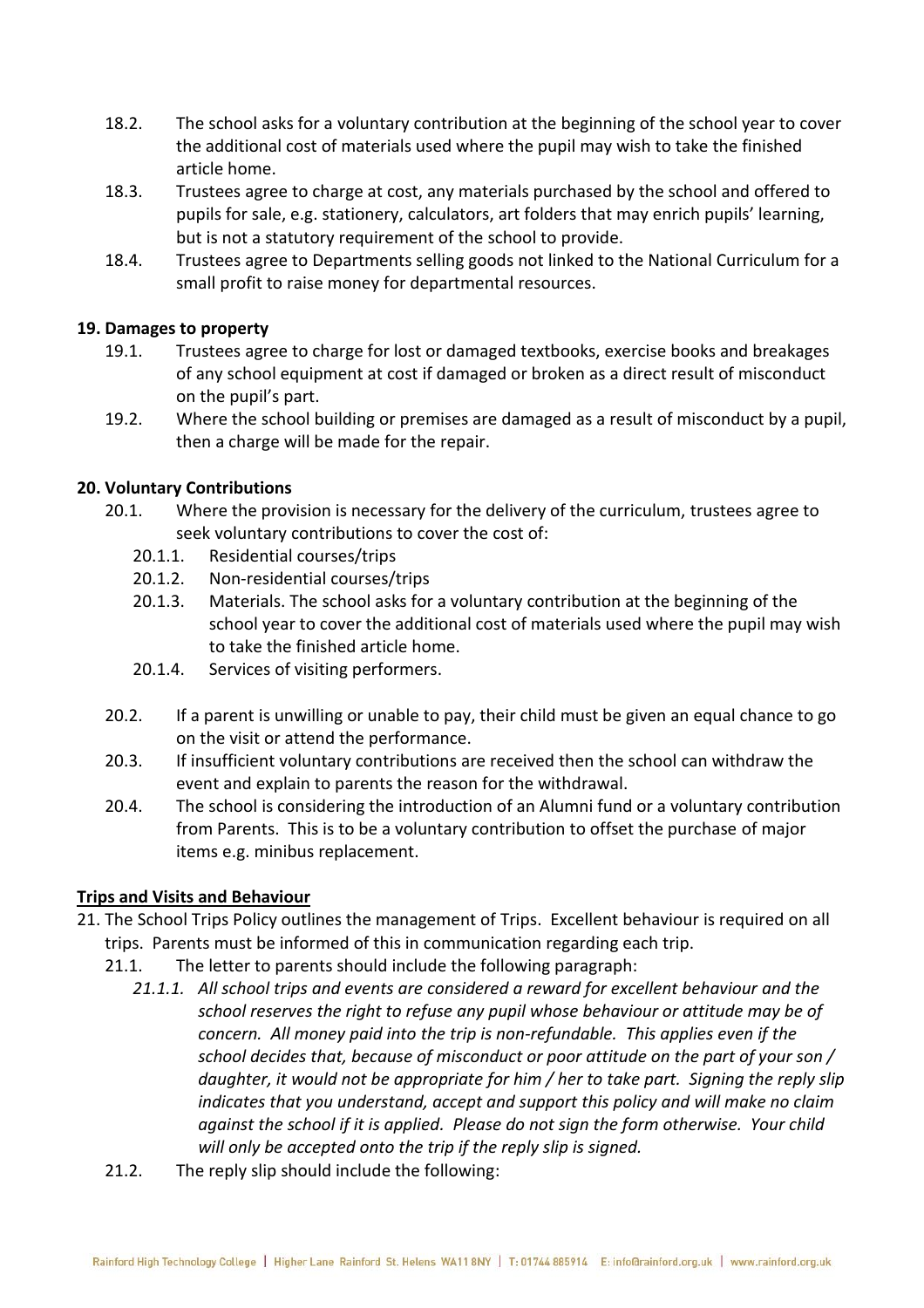- *21.2.1. I / We have read the details of this trip and have impressed upon my/ our child the need for excellent behaviour at all times. I understand that no refund will be claimable. I / We accept the conditions outlined in the letter.*
- 21.3. Refunds
	- 21.3.1. In general, contributions to school trips are non-refundable. However, a refund may be offered if the pupil's place can be reallocated to another pupil.
	- 21.3.2. Any refund would not include the deposit
	- 21.3.3. The school will retain any monies received to cover the total costs incurred or committed for that pupil at the time of withdrawal.
	- 21.3.4. Any offer of refund would only be offered after the trip or event was completed and any balance remaining can be calculated and identified.
	- 21.3.5. Pupils who are removed from a trip due to inappropriate behaviour will not be offered any refund of amounts paid.

## **Collection of Amounts Due**

- 22. The Trustees agree to delegate responsibility to the Principal for the collection of charges for all of the above.
- 23. All collection of monies is recorded within the School's Financial Management System.
- 24. Parent Pay is the preferred method to be used when making payment to the school.
- 25. The Parent Pay system is managed within the Finance Office.
- 26. All staff organising payments to the school must take advice and direction from the Finance Officers before any communication with parents.
- 27. Where appropriate, an invoice will be raised by the school. This includes damages to property or premises and amounts outstanding regarding trips or activities.
- 28. Invoices are used, therefore, to formally identify and record a debt owed to the school.
- 29. Where an invoice is raised, the invoice will include the phrase "*Please note that until this outstanding debt is paid, your child may not be permitted on any non-curriculum trips or events."*

## **Assistance to Parents**

- 30. Where family income is limited, various forms of help available to parents. Confidential advice will always be given by staff at the school and parents will be encouraged to make application where applicable.
- 31. Pupils from low income families may also be entitled for Pupil Premium Funding. Pupil Premium Funding can be used to cover the cost of any activity where this improves the pupil's opportunity or progress. The decision on the usage of Pupil Premium Funding is delegated to the person responsible for the Pupil Premium Budget.

## **Lettings and Use of the Sports Facilities**

- 32. Trustees have agreed to the charging for the use of facilities within the school by outside organisations.
- 33. The Policy on agreeing Lettings is included within the Lettings Policy for the School.
- 34. The Charges for Lettings is reviewed annually.
- 35. The current charges (as at the date shown) are shown below.
- 36. Lettings are permitted only in accordance with the Lettings Policy.